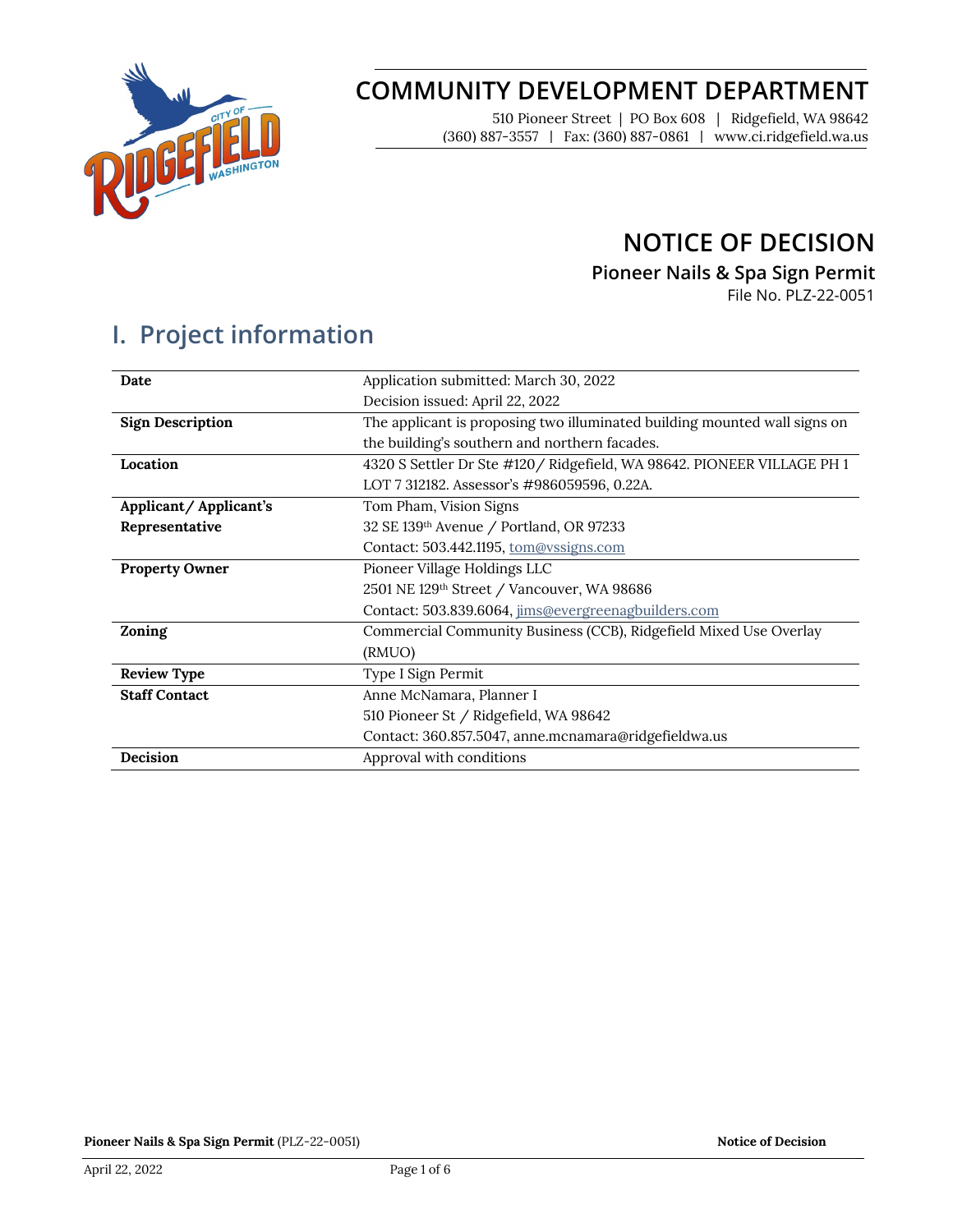# **II. Compliance with RDC 18.710 – Signs**

The following constitutes the Community Development Department's review of the submitted sign permit application against applicable provisions of RDC 18.710 – Signs. Failure to comply with RDC 18.710 in general shall be considered a violation of the City's Development Code that will be subject to code enforcement action pursuant to RDC 18.395 – Enforcement Procedures and Penalties.

| Code Section              | Complies with    | Complies with         | Not Applicable |
|---------------------------|------------------|-----------------------|----------------|
|                           | Development Code | Development Code      |                |
|                           |                  | through Conditions of |                |
|                           |                  | Approval              |                |
| RDC 18.710.010 (Purpose   | $\mathbf X$      |                       |                |
| and Scope)                |                  |                       |                |
| RDC 18.710.020            | $\overline{X}$   |                       |                |
| (Applicability and        |                  |                       |                |
| Interpretations)          |                  |                       |                |
| RDC 18.710.030            |                  |                       | $\mathbf X$    |
| (Exemptions)              |                  |                       |                |
| RDC 18.710.040.           | $\mathbf X$      |                       |                |
| (Prohibited Signs)        |                  |                       |                |
| RDC 18.710.050 (Sign      | $\rm X$          |                       |                |
| Permits)                  |                  |                       |                |
| RDC 18.710.060 (Sign      |                  |                       | $\mathbf X$    |
| Variances)                |                  |                       |                |
| RDC 18.710.070            |                  | $\mathbf X$           |                |
| (Nonconforming Signs,     |                  |                       |                |
| Maintenance, Removal,     |                  |                       |                |
| and Enforcement)          |                  |                       |                |
| RDC 18.710.090 (Sign      | $\mathbf X$      |                       |                |
| Illumination)             |                  |                       |                |
| RDC 18.710.100 (Sign      | $\overline{X}$   |                       |                |
| Materials)                |                  |                       |                |
| RDC 18.710.110 (Sign      | $\overline{X}$   |                       |                |
| Placement and location    |                  |                       |                |
| restrictions)             |                  |                       |                |
| RDC 18.710.120 (Sign Area | $\rm X$          |                       |                |
| Measurement)              |                  |                       |                |
| RDC 18.710.130 (Sign      | $\mathbf X$      |                       |                |
| Height Measurement)       |                  |                       |                |
| RDC 18.710.140 (Sign      | $\mathbf X$      |                       |                |
| Structure and             |                  |                       |                |
| Installation)             |                  |                       |                |
| RDC 18.710.150            |                  |                       | $\mathbf X$    |
| (Accessory Signs)         |                  |                       |                |
| RDC 18.710.160 (Awning    |                  |                       | $\overline{X}$ |
| or Canopy Signs)          |                  |                       |                |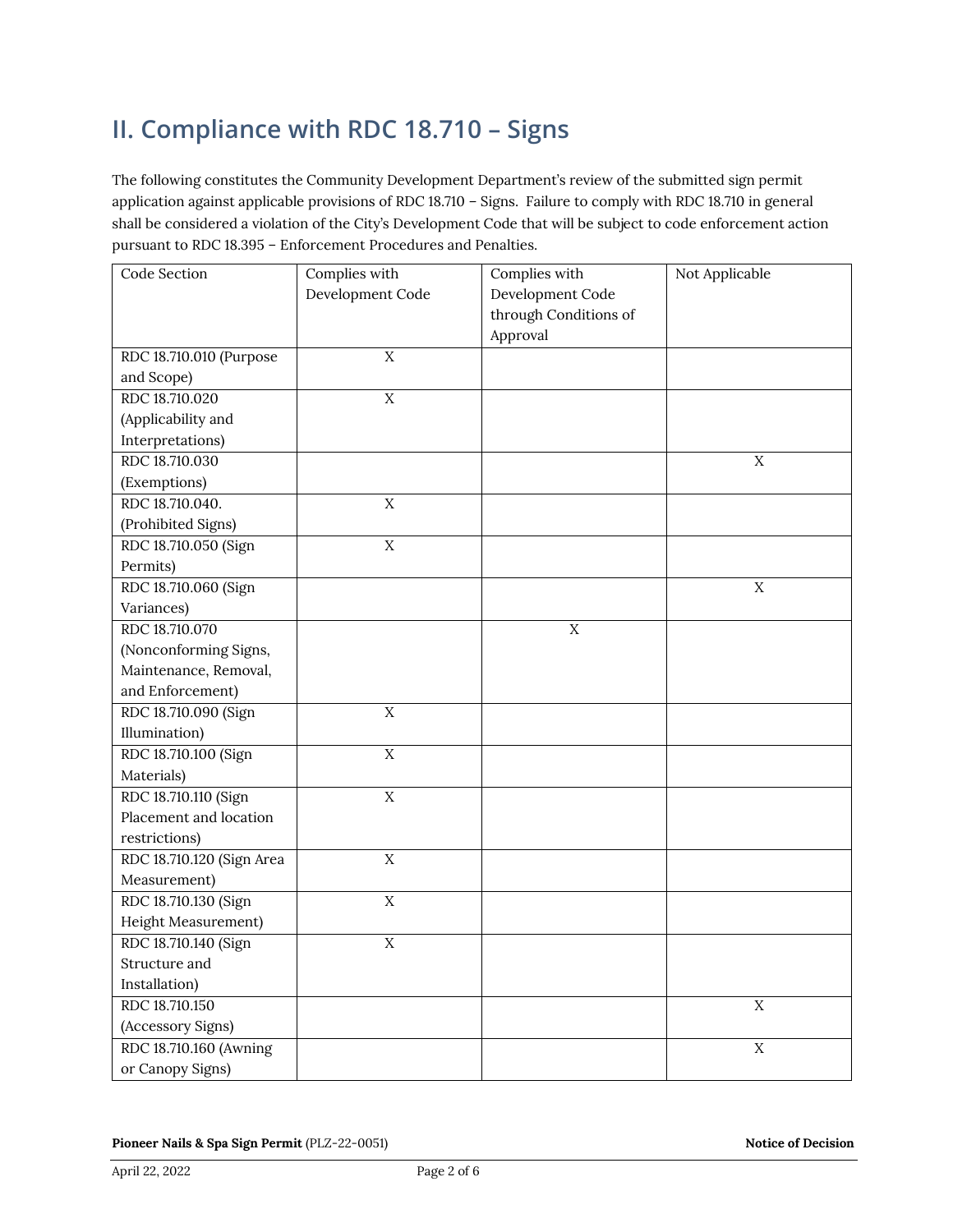| RDC 18.710.170 (Building | X |             |
|--------------------------|---|-------------|
| Mounted Wall Signs)      |   |             |
| RDC 18.710.180           |   | X           |
| (Changeable Copy Sign)   |   |             |
| RDC 18.710.190 (Digital  |   | X           |
| Signs)                   |   |             |
| RDC 18.710.200           |   | X           |
| (Electronic Message      |   |             |
| Center EMC Signs)        |   |             |
| RDC 18.710.210 (Free     |   | $\mathbf X$ |
| <b>Standing Signs)</b>   |   |             |
| RDC 18.710.220 (Portable |   | $\mathbf X$ |
| Signs)                   |   |             |
| RDC 18.710.230           |   | $\mathbf X$ |
| (Projecting Signs)       |   |             |
| RDC 18.710.240 (Roof-    |   | X           |
| Mounted Signs)           |   |             |
| RDC 18.710.250 (Service  |   | $\mathbf X$ |
| Island Signs)            |   |             |
| RDC 18.710.260 (Sign     |   | X           |
| Walkers)                 |   |             |
| RDC 18.710.270           |   | $\mathbf X$ |
| (Temporary Signs)        |   |             |
| RDC 18.710.280 (Window   |   | X           |
| Signs)                   |   |             |

### **RDC 18.710.170 – Building mounted wall signs.**

*No sign permit shall issue for a building mounted wall sign which does not comply with the following standards:* 

- *B. Non-residential zones.* 
	- *1. Size of parcel or site. No restrictions.*
	- *2. Area. The total signage may be up to five percent of the area of the façade upon which the sign is placed. Width: Not to exceed sixty percent of the width of the wall plane upon which the sign is placed or the width of the tenant space. Height: Not to exceed seventy percent of the height of the blank wall space or fascia on which the sign is mounted.*

#### **Findings**

The area of the proposed sign on the building's southern façade is 37.1 square feet, or 4 percent of the façade. It is eighteen feet and six inches wide, which is 37 percent of the wall plane upon which it is placed. It is two feet tall, which is 10 percent of the fascia on which it is placed. This standard is not met.

The area of the proposed sign on the building's northern façade is 37.1 square feet, or 4 percent of the façade. It is eighteen feet and six inches wide, which is 37 percent of the wall plane upon which

**Pioneer Nails & Spa Sign Permit** (PLZ-22-0051) **Notice of Decision**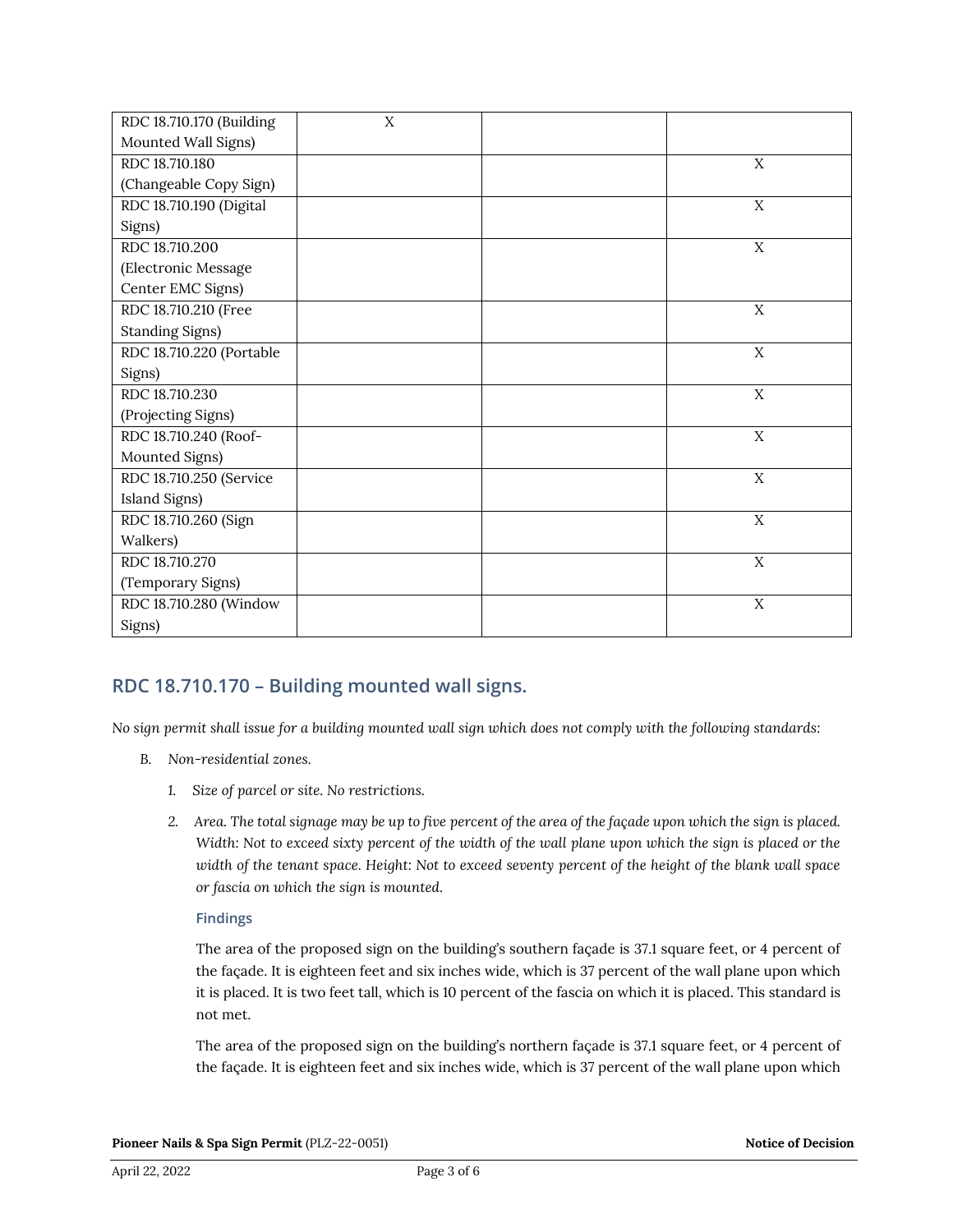it is placed. It is two feet tall, which is 10 percent of the fascia on which it is placed. This standard is met.

*3. Location on Building. Signs may not cover or obscure important architectural details of a building, such as stair railings, windows, doors, decorative louvers or similar elements intended to be decorative features of a building design. Signs must appear to be a secondary feature of the building façade.*

#### **Findings**

Staff finds that the proposed signs do not cover or obscure any important architectural details. This standard is met.

*4. Illumination, flush or tight mounted. All individual letter signs shall be installed to appear flushmounted. If the letters are illuminated and require a raceway, the letters shall be installed tight against the raceway, which shall be painted to match the color of the surface to which the raceway is mounted. Where possible - especially on new construction - the raceway should be recessed to allow letters to be flush with the wall surface.*

#### **Findings**

Staff finds that the proposed signs are flush mounted to the building façade. This standard is met.

*5. Design. Where more than one sign is allowed for a business, all signs shall be consistent in design, style, color and method of illumination.*

#### **Findings**

Staff finds that the proposed signs are consistent in design, style and color. This standard is met.

### **RDC 18.710.050– Sign Permits**

- *2. A sign permit shall not issue unless the director makes findings that the criteria applicable to each sign type in this chapter are satisfied, and further, that the sign does not exceed the limits in this subsection for the business or use set forth below:*
	- *a. Internally illuminated signs shall be constructed with an opaque sign face background with translucent text, symbols and/or logo shields. If the sign owner desires to have the entire sign face visible at night, an external light source may be used to illuminate the sign, subject to the illumination standards in this chapter.*

#### **Findings**

Staff finds that the sign will have an output of 92 nits. This requirement is met.

*b. Building Setback from Street. The tenants of a building which is set back one hundred feet or more from the street may increase the wall sign area otherwise permitted to face such street by twenty-five percent, provided that the total sign area on any one building frontage still does not exceed two hundred square feet.*

#### **Findings**

Staff finds that the building on which the proposed signs will be located is set back approximately twenty feet from the street. This standard does not apply.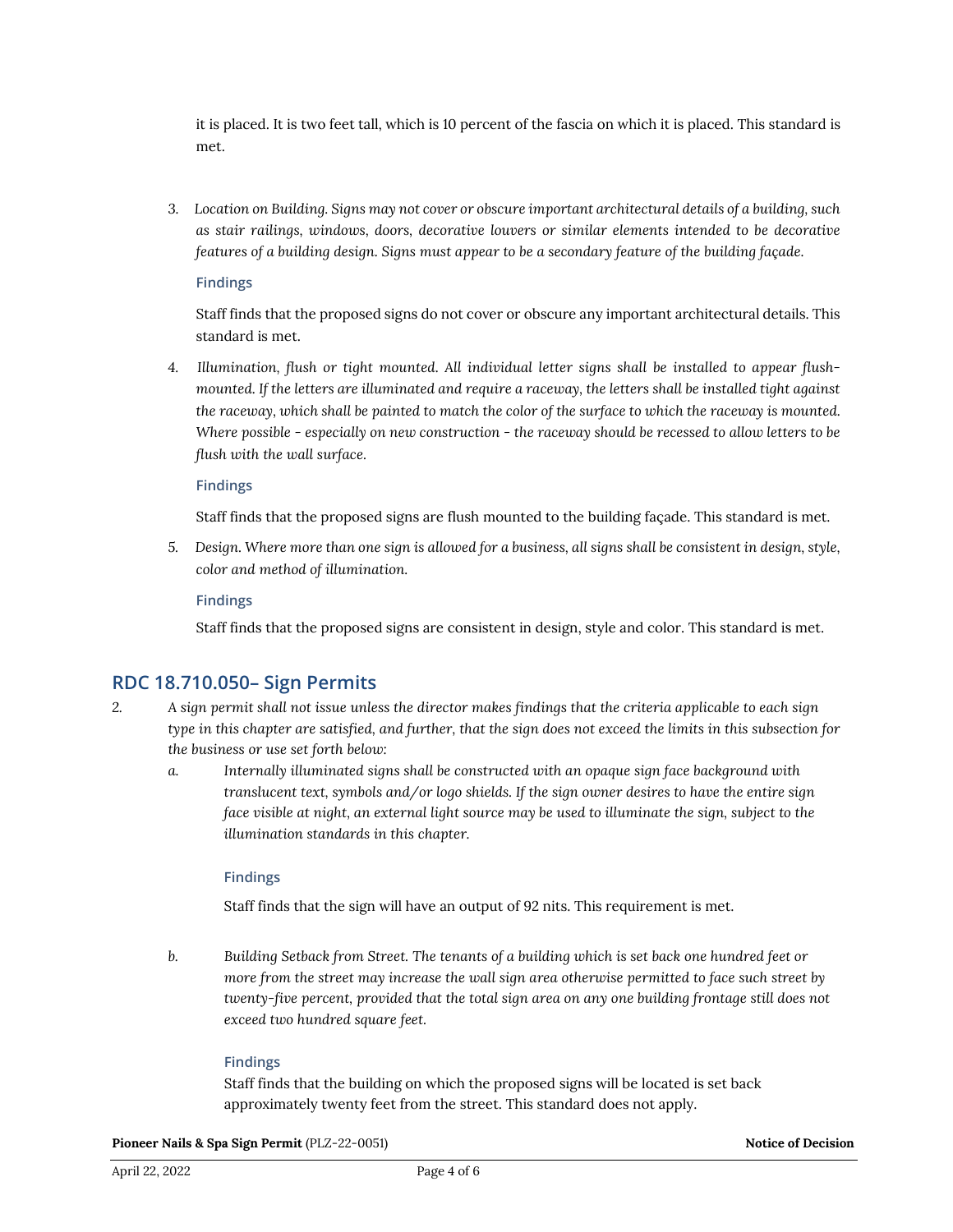*c. Buildings with More than One Frontage. Any business which has more than one building frontage may have one hundred fifty percent of the sign surface area permitted on the principal frontage by the provisions of subsection 18.710.050(D)(2)(a). The permitted sign surface area may be distributed in any manner on the front and adjacent sides of the building which have frontage subject to the placement limitations of subsection 18.710.050(D)(3), but in no event shall the sign surface area on any building façade exceed one hundred percent of the sign surface area permitted by subsection 18.710.050(D)(2)(a). Building frontage opposite the principal frontage may have additional sign area calculated in the same manner and subject to the same size and placement regulations as for the principal frontage, as long as two adjacent frontages do not exceed one hundred fifty percent of the permitted sign surface area.*

#### **Findings**

Staff finds that the proposed signage has a total sign surface area percentage of 8 percent. This standard does not apply.

### **III. Decision**

Staff finds that the Pioneer Nails & Spa Sign Permit, PLZ-22-0051, shall be **approved with conditions**. The following conditions of approval apply:

- 1. The signs shall be installed the same as specified in the submitted sign elevation and construction drawings inclusive of sign dimensions, sign design, and sign text. There shall be no changes in sign dimensions, sign design, or sign text without prior written approval from the Ridgefield Community Development Department.
- 2. The sign shall be maintained per RDC 18.710.070.B.
- 3. If building permits are required to install the sign, the applicant shall apply for and receive building permits prior to sign installation. Contact Permit Technician Dorothy Harrington, Dorothy.harrington@ridgefieldwa.us, 360.857.5011 for building permit information.

**Reviewed by:** Anne McNamara, Planner I [Anne.mcnamara@ridgefiel.wa.us,](mailto:Anne.mcnamara@ridgefiel.wa.us) 360.857.5047

**Signed:** 

Clairport

Claire Lust, Community Development Director